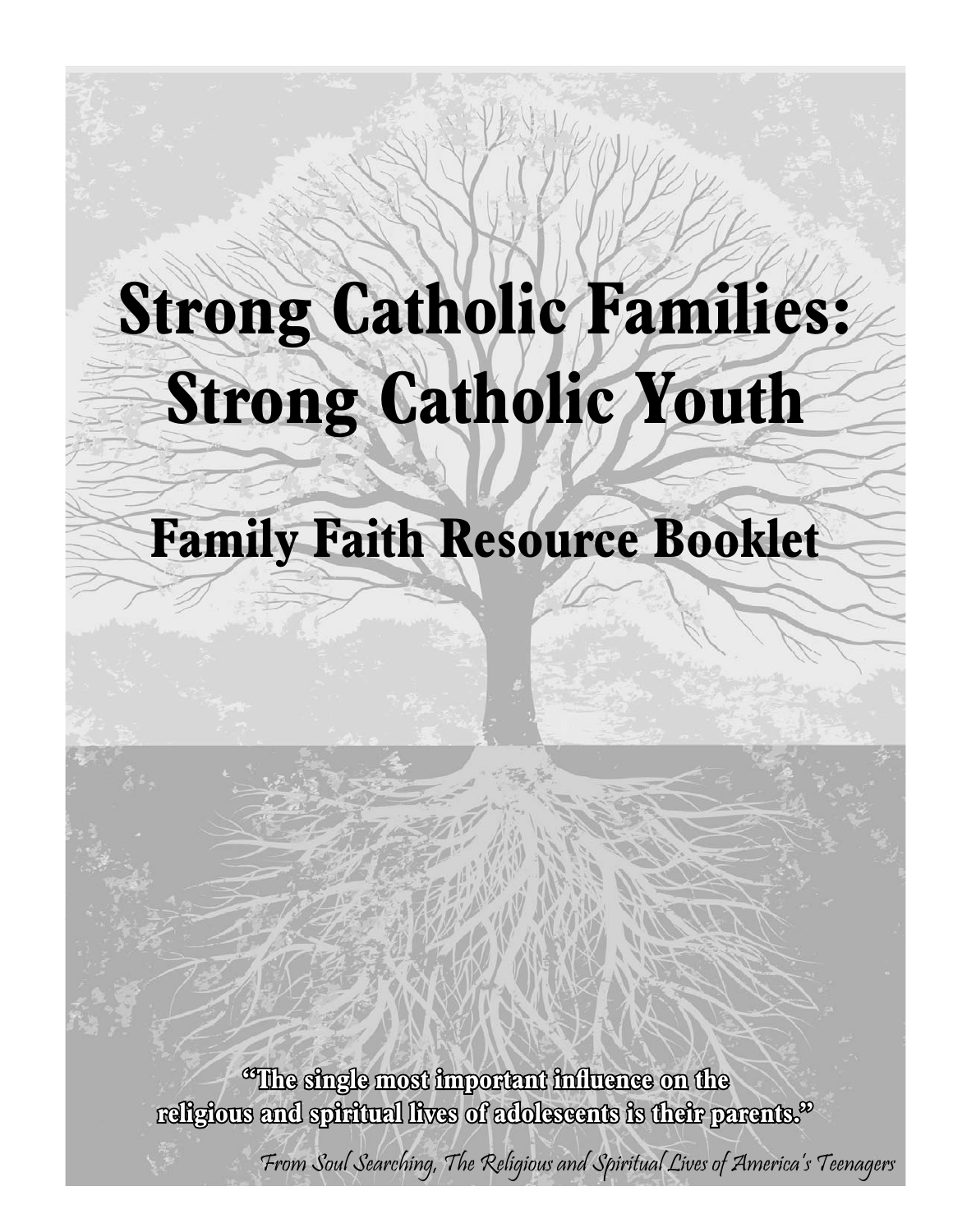### Dear Parents,

Thank you for holding fast to the gift of faith. Your commitment to your children is a witness that you consider our Catholic faith to be a precious gift that must be intentionally passed on to the next generation. This task is not simple or easy, especially given all the stresses, busyness, and demands of our lives. The materials in this resource booklet are intended to help and support you in passing on this vital gift of faith.

You are not alone. Parents all over this country are standing up to make their families and children stronger through faith. The NFCYM joins you and all parents as partners in growing strong Catholic children by building strong Catholic families.

Your Partners in Faith at the

National Federation for Catholic Youth Ministry www.nfcym.org

This booklet is often used as part of the *Strong Catholic Families: Strong Catholic Youth* three-part training process for changing the way parishes partner with parents. It was developed by NFCYM and is presented in partnership with the National Conference for Catechetical Leadership (NCCL) and the National Association of Catholic Family Life Ministers (NACFLM).



### *Strong Catholic Families: Strong Catholic Youth* **Family Faith Resource Booklet**

Developmental Editor—Michael Theisen Publishing Coordinator—Kathleen Carver Layout and Graphic Design—Ruby Mikell



National Federation for Catholic Youth Ministry, Inc., Washington, D.C. 20017

© 2010 by the National Federation for Catholic Youth Ministry, Inc. All rights reserved. No part

of this book may be reproduced or transmitted in any form or by any means, electronic or mechanical, including photocopying, recording, or by any information storage and retrieval system, without prior written permission from the author.

#### **Acknowledgements**

- We are grateful for the funding support provided by the ACTA Foundation to develop this resource.
- Many ideas and resources developed by Sean Reynolds, D. Min., Archdiocese of Cincinnati, were instrumental in the creation of this resource. His contributions are greatly appreciated.
- Development Team
	- $\Diamond$  Michelle Fischer, Diocese of Orlando
	- $\lozenge$  Dennis Kurtz, Saint Mary's Press
	- $\Diamond$  Elaine Menardi, Diocese of Cheyenne
	- ♦ Greg "Dobie" Moser, Diocese of Cleveland
	- $\Diamond$  Sean Reynolds, Archdiocese of Cincinnati
	- $\Diamond$  Matthew Schwartz, Diocese of Rockford
	- $\lozenge$  Michael Theisen, NFCYM
- *Living Faith within the Family* by Greg "Dobie" and Lisa Moser, Cleveland. Used with permission.

To inquire more about the *Strong Catholic Families: Strong Catholic Youth* program, contact the National Federation for Catholic Youth Ministry at 202-636-3825. NFCYM, 415 Michigan Avenue, NE, Suite 40, Washington, DC 20017; www.nfcym.org; info@nfcym.org.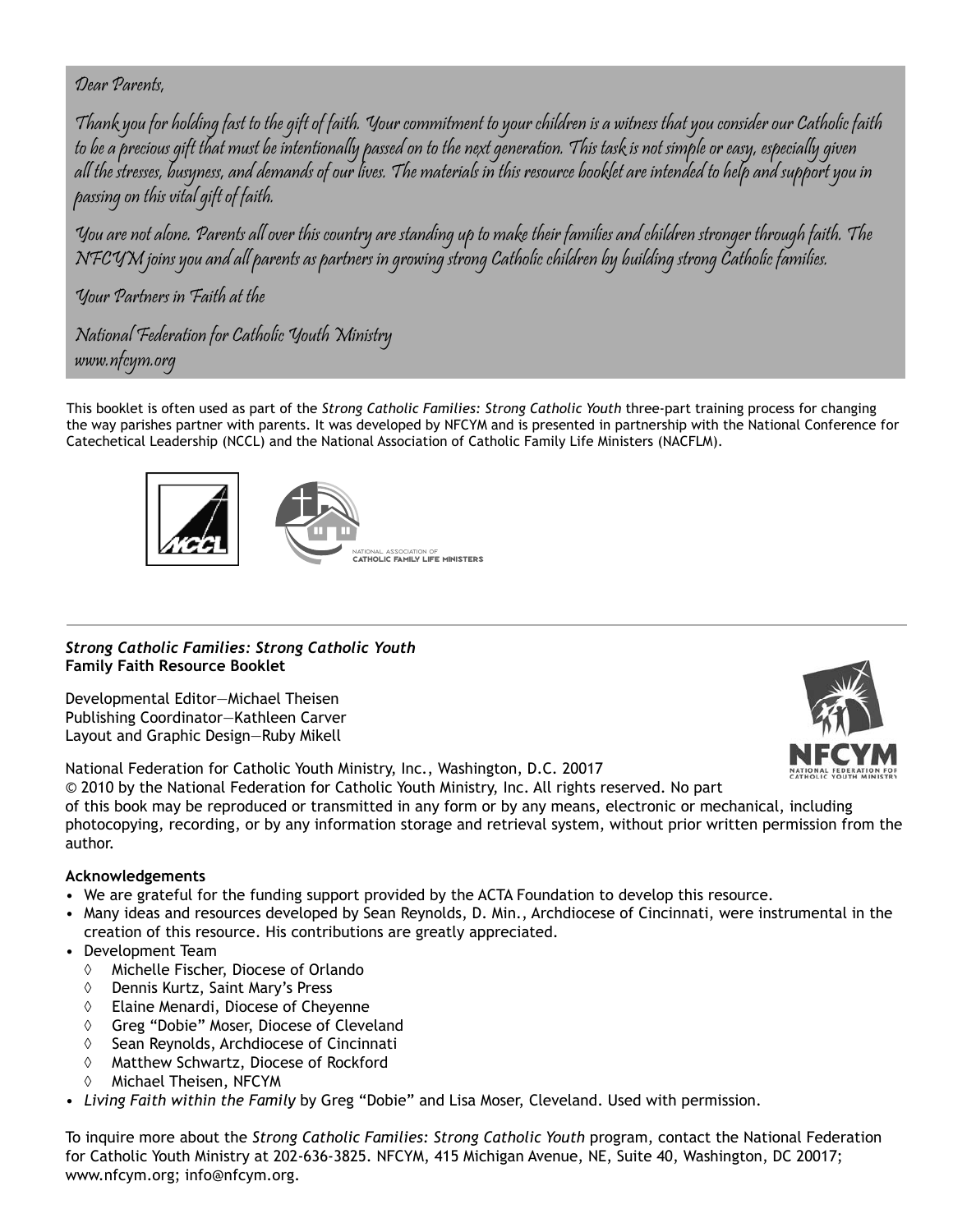## **Table of Contents**

| <b>Title</b>                                    | Page |
|-------------------------------------------------|------|
| Strong Catholic Families: Strong Catholic Youth |      |
|                                                 |      |
|                                                 |      |
|                                                 |      |
|                                                 |      |
|                                                 |      |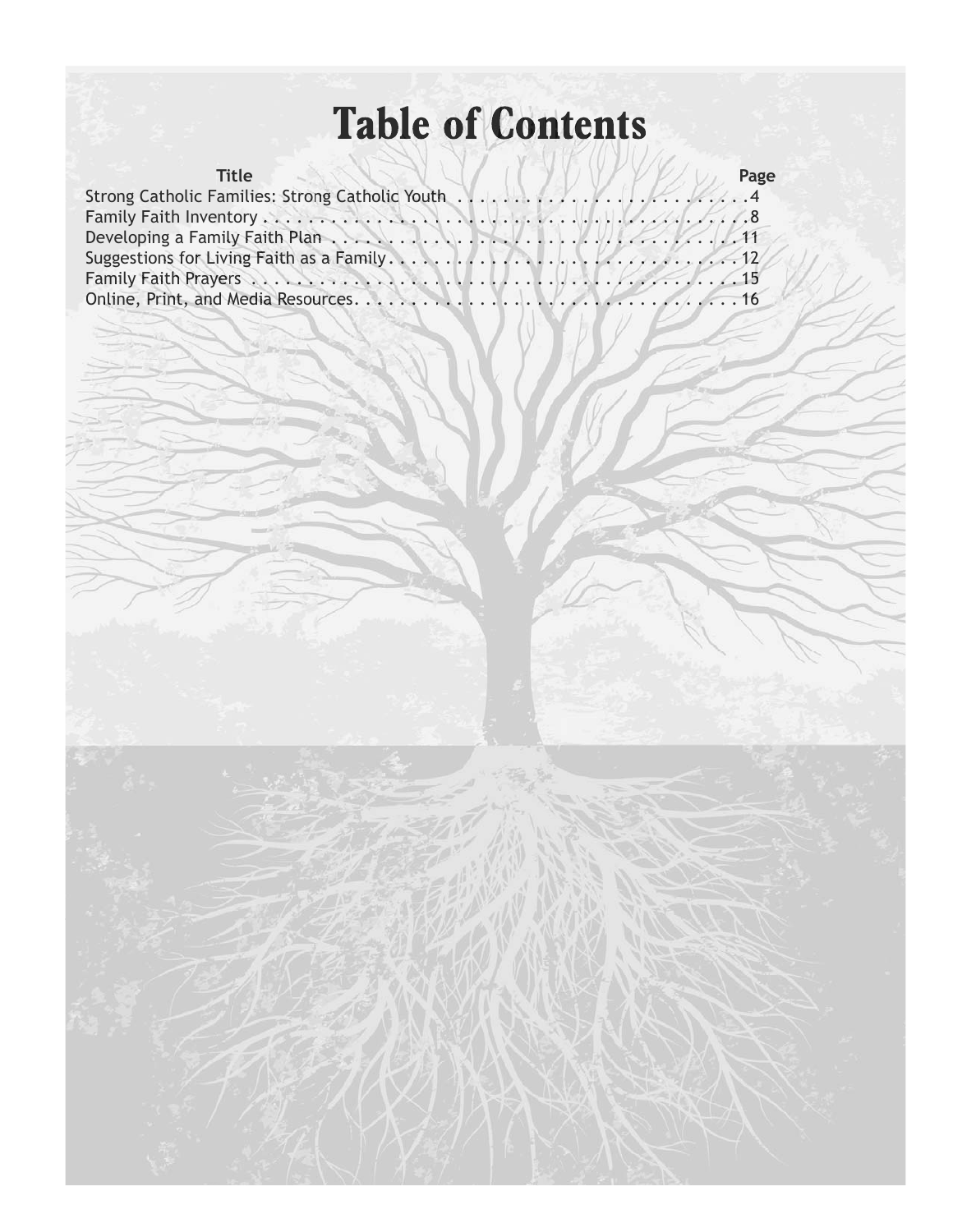### **Strong Catholic Families: Strong Catholic Youth**

**By Michael Theisen, NFCYM**

### **Getting There from Here**

Imagine spending an hour talking one-on-one with a teenager about what she believes about God, faith and religion and what that looks like in her life and then having a similar conversation with her parent. Those conversations would likely yield some surprising insights, stories, challenges and reflections. Now multiply those two conversations by over 3,300 and you get a glimpse into what Dr. Christian Smith and colleagues encountered in their groundbreaking research study on youth and religion in the United States. This *National Study of Youth and Religion (NSYR)*, first conducted from 2001-2005, has given church leaders and parents a challenging and profound glimpse into what today's teens believe and how they act in light of those beliefs. Of the mountain of data collected and analyzed in this vital study, five findings are crucial to parents in understanding what it will take to build strong families today and in the years ahead.

#### **1. Parents Matter**

Perhaps the most prominent finding of the NSYR research involves the role of the parent. Smith found that the *single most important influence* on the religious and spiritual lives of adolescents is their parents. In analyzing the research responses, the researchers found numerous parent-teen "mirrors" showing a clear and accurate reflection between what the parents did and believed and what their teens did and believed. With this insight, the role and faith of the parents (especially for Anglo families<sup>1</sup>) became a critical factor in most of the outcomes studied as well as the pivotal touchstone to changing the status quo.

### **2. Whatever!**

Despite what we may think, the research found that most teens' faith is very conventional, and unfortunately, relatively harmless. This generation of young people is not seeking to "rock the boat" as many in previous generations did; rather they want to go along to get along. *Whatever* is both a major part of their vocabulary and a primal tenet of their belief system. Whatever one chooses to believe (or not) is just fine with most teens. While an overwhelming percentage of teens profess their belief in God (84 percent of Catholic youth) and some actually show up in church, there is little evidence that faith goes much deeper than that for the majority of teens.



### **3. The Power of Faith**

The other side of the belief coin shows that "religious faith and practice themselves exert significant, positive, direct and indirect influences on the lives of teenagers, helping to foster healthier, more engaged adolescents who live more constructive and promising lives" (*Soul Searching,* 263). Teens that practice and develop their faith beyond a superficial level appear happier and healthier than those who do not. And what parent does not want that outcome for their children?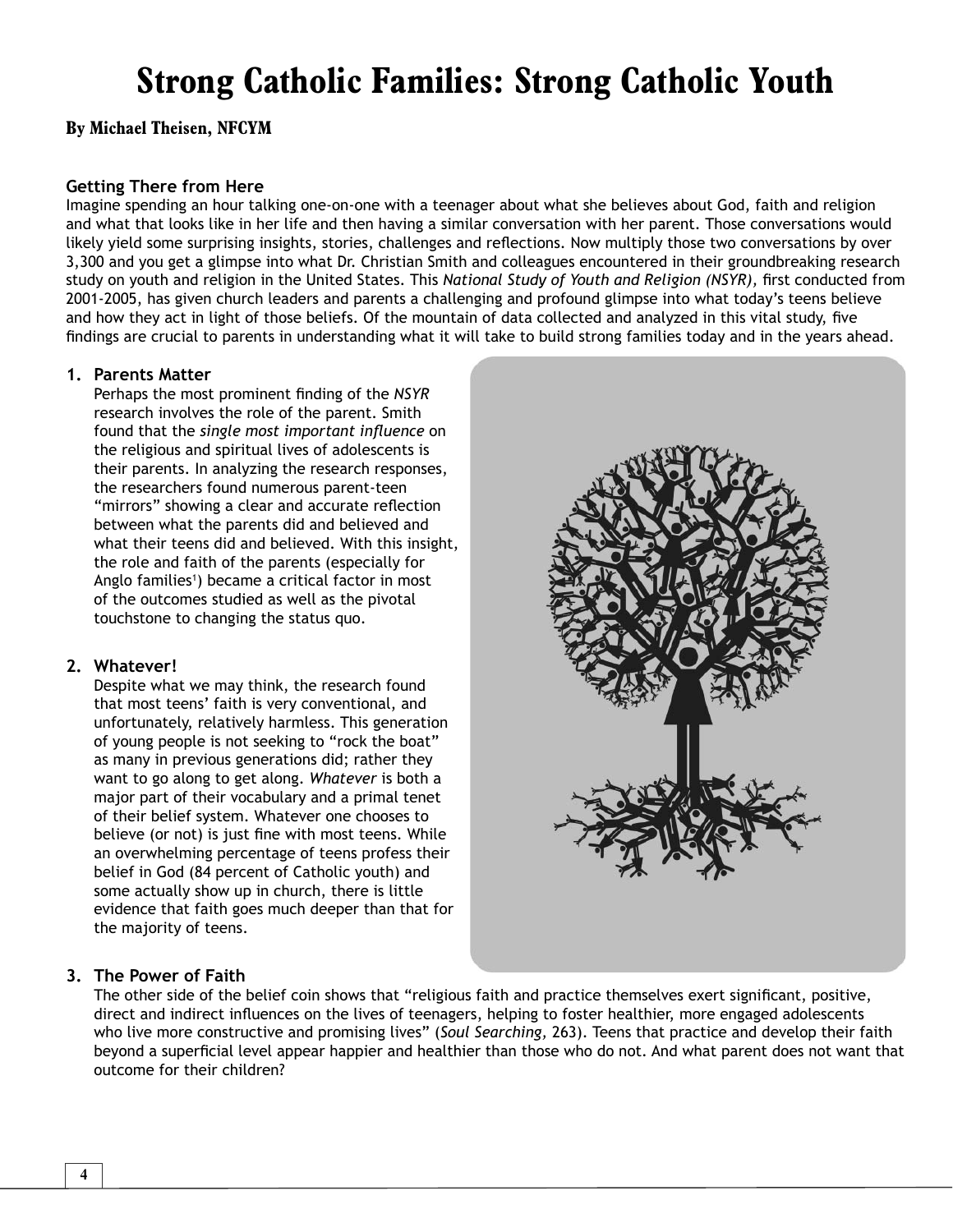Smith found that this same "success" extends to faith communities as well. Those parishes who "prioritize ministry to youth and support for their parents, invest in trained and skilled youth group leaders, and make a serious effort to engage and teach adolescents seem much more likely to draw youth into their religious lives and to foster religious and spiritual maturity in their young members" (Soul Searching, 261-262). The bottom line is that faith works and the more resources the church can put into teens practicing their faith, the more faith-filled our churches will become.

### **4. We're Number 5!**

One of the more surprising findings from the *NSYR* research is where Catholic teens ranked among Christian denominations in regard to living and

practicing their faith. When the specific religious behaviors like reading Scripture or praying alone, attending mission trips, retreats, youth group, or religious services were examined, the rankings appeared like this:



- 
- 1. Mormons 2. Conservative Protestant
- 3. Black Protestant
- 4. Mainline Protestant
- 
- **5. Catholic**
- 6. Jewish
- 7. Non-Religious

Sadly, Catholics ended up relatively low on the list when compared to the other Christian denominations.

### **5. Faith as a Foreign Language**

The *NSYR* found that the vast majority of teens are " . . . incredibly inarticulate about their faith, their religious beliefs and practices, and its meaning or place in their lives" (*Soul Searching,* 131). Not only do most teens struggle to talk about their faith or use the language of faith, but researchers reported that many of the beliefs teens recalled were, "from the official perspectives of their own religious traditions at least, positively erroneous" (*Soul Searching,* 262). During these *NSYR* interviews, the researchers frequently encountered youth who mentioned that their one hour conversation with researchers about what they believed was the first time any adult had even approached the subject with them.

The solution? Parents should engage teens in meaningful and regular dialogues that incorporate aspects of what they believe and why. Could any of us learn to speak a new language by taking a one or two hour class a few times a month? The class certainly helps, but it is not going to get us speaking and understanding the language. Our Catholic faith is no different. If faith conversations are not happening in the home or teens are not engaged in them at church, learning to speak the language of faith and developing a deeper faith will remain an uphill battle.

### **A New Course to an Old Destination**

Albert Einstein said that "no problem can be solved from the same level of consciousness that created it." If we are to move forward in faith, we have to start thinking, acting, and believing in different ways. But to change for change sake is reckless. Thankfully, our church guides us in this direction. In the 1997 document, *Renewing the Vision: A Framework for Catholic Youth Ministry (RTV),* the bishops of the United States assert that "all ministry with adolescents must be directed toward presenting w young people with the Good News of Jesus Christ and yinviting and challenging them to become his disciples." In other words, it's all about discipleship, about trying to follow in the footsteps of Jesus Christ and loving God and neighbor with heart, soul, and mind. Discipleship involves knowing our faith (mind), believing our faith (heart), and living our faith (hands) in this world.

### **The Apprentice**

Together, parents, catechists, youth ministry leaders, priests and bishops, journey with our young people along the road of discipleship. This "walking with" approach is known as *apprenticing* and is one of the major shifts required in faith formation today.

Apprenticing disciples requires an active and hands-on learning and living approach, supported by concrete opportunities to practice discipleship at church, home, school, and in the community. It means that the young person is seen as an active player in the whole system, someone who is expected to put their faith into action by passing it along to others. As parents, how would our interactions, invitations, and engagement with our children and teens change if we believed that our collective role was to help apprentice them as disciples of Jesus Christ?

### **Practicing Faith in the Home**

The NSYR research identified parents as the most powerful teachers of faith to their children and teens; more powerful than any bishop or priest or youth minister and more lasting than any faith formation program. *The National Directory for Catechesis* echoes this fundamental fact, saying "parents are the most influential agents of catechesis for their children." (*NDC* 234).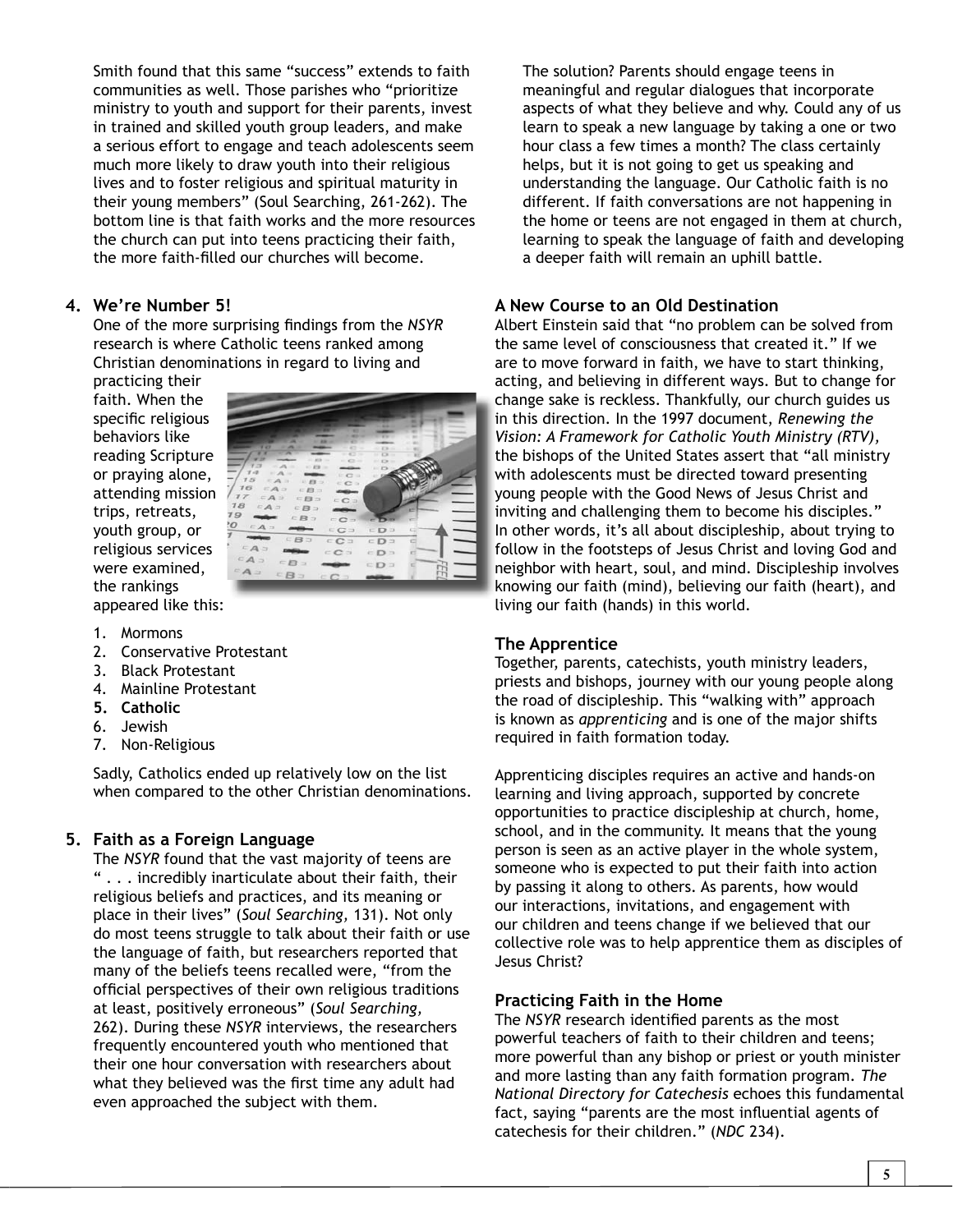There are many actions—from simple to profound—that parents can do to create strong Catholic families and youth. Here are a few suggestions:

- Make meal times sacred and invite (apprentice) your children and teens in leading prayer. Use the dinner conversation to talk about daily events and situations and strive to apply Catholic beliefs and values to them such as the sacredness of all life, a special option for the poor and marginalized, treating others with respect and dignity, and the incarnate belief in a God who walks with us through life.
- Read and discuss Scripture as a family and invite each member to share what God is saying to them through the Scripture
- reading. • Pray together outside of meal times and use simple blessings at night to commemorate special days and events in the lives of family members.



- Display religious art around the house and make sure each person has a Bible of their own (geared towards their age level).
- Expect each person to become actively involved in some form of parish ministry and/or community service. Look for opportunities to serve together as a family.
- Make Mass, youth ministry, and church events high family priorities and be sure to update your own faith.

There are numerous other suggestions in the article, "Suggestions for Living Faith as a Family" that is found later on in this booklet. The bottom line is to do something and begin now. You do not need to be a Scripture scholar to start reading Scripture and sharing what it means in your life. You do not have to have a degree in theology to talk through a moral dilemma with your children using Catholic values such as respect for life and the dignity of each human being. You do not need to be a lay ecclesial minister to start praying with and for your family. Faith is a daily walk with God, each day getting us a little bit closer to the ultimate mystery that is God. Faith is a lifelong journey, one in which parents, children, and teens, walk side by side.

#### **Next Steps in Family Faith**

Given all that has been written thus far, what next steps should your family's journey of faith take? Included in this booklet are several tools to assist you in determining your family's next step in faith.

### *Family Faith Inventory*

- Following this article is a short inventory identifying various ways that faith can be practiced in the home. It is not a test, rather a personal assessment to help you determine how your faith is being lived out and in what areas you would like to grow.
- To best use the Inventory, make a copy for each adult and any other family member in the household deemed appropriate. Spend time individually

rating each statement. Then go back through the ratings and check the ones that each would like to change in the



coming year. Encourage each person to be honest and not check them the way they think others want them to. Then share the results with one another.

After the parents have completed these steps, come together as a family and talk about the change you wish to see in the coming year and use the next page of the inventory to create your two-step individual and family faith plans. Do not feel that you have to tackle everything at once. Chances are, most of the things you will want to see happen will happen if you start with just a couple of actions, like sharing meals together, participating in Mass, or spending a few minutes reading Scripture and sharing faith together on a regular basis.

#### *Faith Sharing Ideas*

One of the best ways to grow in faith and use the

language of faith at home is through faith sharing. There are many ways to share faith with one another. Several formats are detailed in the Suggestions for Living Faith as a Family section (page 12) of this resource. Experiment with each of these, being sure to apprentice your



teens in leading the faith sharing moments as well.

#### *Resources*

There are many resources both, in print and online, to assist you as a parent in sharing and passing on the faith to your children and teens. Page 16 lists some of the available resources for Catholic parents and families. Since new resources are created on a regular basis, it is recommended to connect with an online resource or blog that will update you with the latest resources. Additionally, the National Federation for Catholic Youth Ministry has developed a comprehensive online site specifically for parents called *Developing Strong Catholic Families* (www.nfcym.org/family) where parents may access resources to "share, celebrate, and live their faith at home and in the world." (*RTV* 12).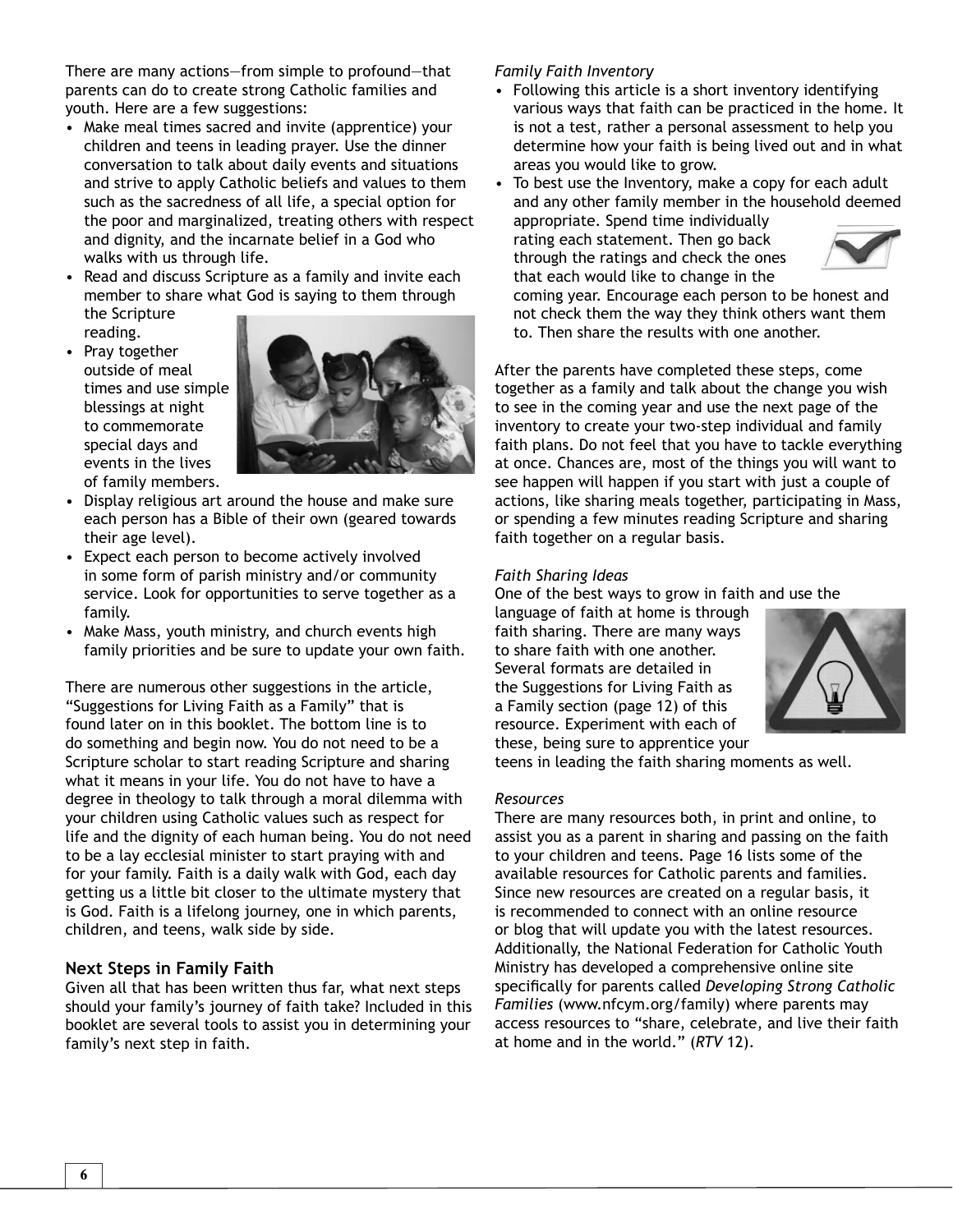### **A Comprehensive Way of Life**

Church historian R. Scott Appleby of the University of Notre Dame sums it this way: "the challenge of Catholic education and formation in our media-driven, cyberspace age is no less than this: older Catholics must be restored to, and younger Catholics introduced to, a sense of Catholicism as a comprehensive way of life." This Catholic way of life may be expressed in and through four areas: Family and Community, Prayer and Worship, Formation, and Justice and Service. Helping to develop and support this Catholic way of life challenges the church to answer a very important question of its own: *what is it doing to help form, support, and nurture parents in these areas of faith so that they are better equipped to pass on the faith to their children?* Indeed, achieving this comprehensive way of life falls on no one parent's or leader's shoulders, it requires the active partnership of familes with faith community leaders. It takes work, commitment, and faith! As we make our way along this shared journey, may your family experience the depth and the breadth of this comprehensive way of life, as together, we work towards building strong Catholic families that will sustain the next generation of faithfilled disciples.

#### **Endnote**

1 On several measures within the *NSYR,* there are differences between Hispanic teens and their white counterparts. Generally, Hispanic teens and their parents are more likely to consider their faith "extremely" or "very" important. However, Hispanic Catholic teens are much less likely than white teens to attend Sunday Mass or participate in youth ministry activities despite their parents high commitment. While Hispanic teens report more religious activity than their white peers such as: personal prayer or reading Scripture alone, white teens report "praying together at meal times" more frequently.

See *Pathways of Hope and Faith among Hispanic Teens:*  Pastoral Reflections and Strategies Inspired by the *National Study of Youth and Religion,* Ken Johnson-Mondragón, editor; Saint Mary's Press, 2008.

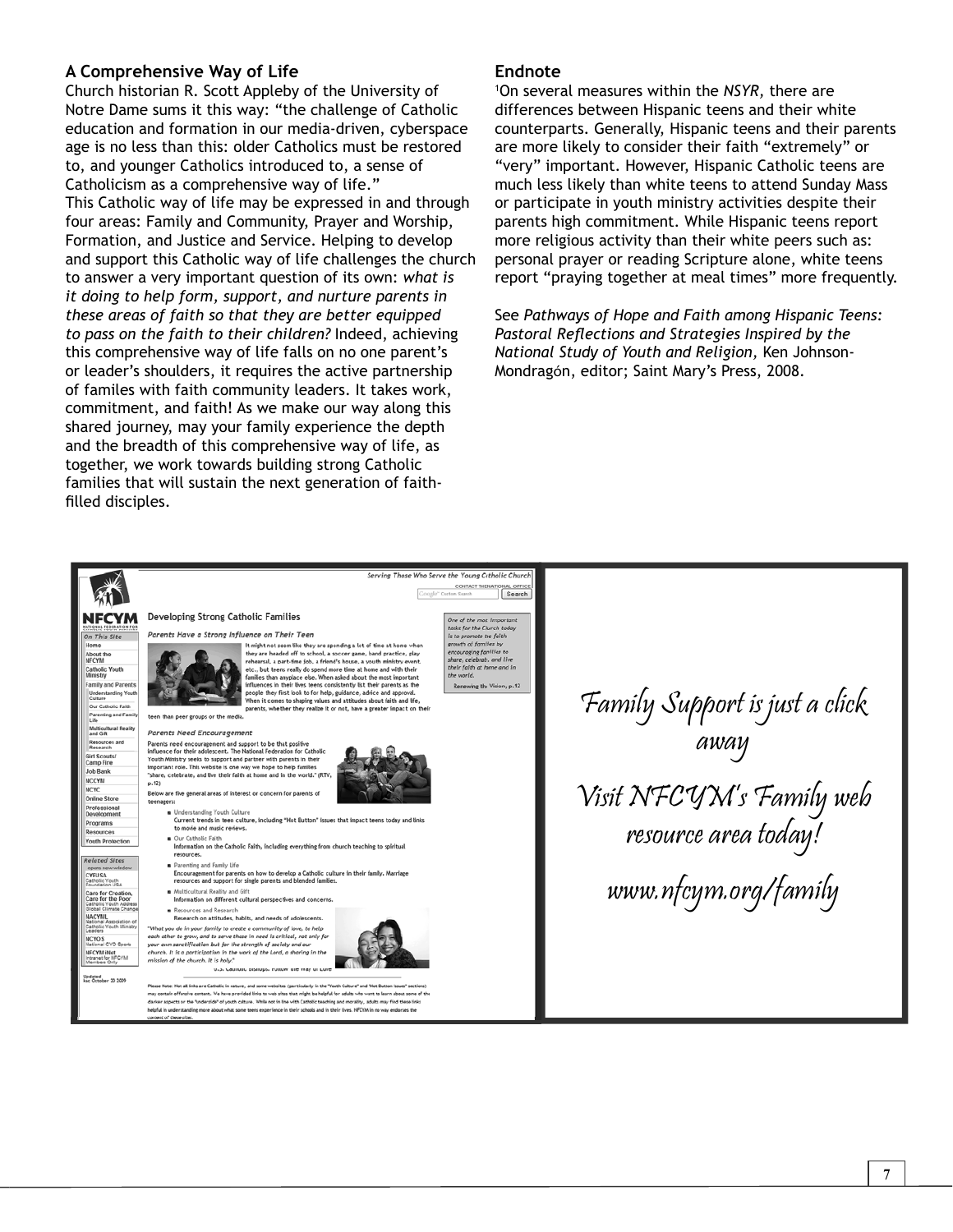### **Family Faith Inventory**

Take a moment to consider each of the actions and attitudes listed below and circle the number which best describes how you currently experience that area of family faith. When done note if you are satisfied with the rating or if you or your family would like to begin work on developing a family faith plan in the coming year.

### **Family and Community**

**How well does our family recognize the sacredness of a family meal and discover God in the ordinary moments of family and parish life?**

- **1. Eating dinner together is a priority in our family schedule.** *Never Very Little Somewhat Fairly Often All the Time*  1 2 3 4 5 O Okay O Change
- 2. Being Catholic is a significant part of our family identity. *Never Very Little Somewhat Fairly Often All the Time*  1 2 3 4 5 O Okay O Change
- **3. We participate in social and community events at our parish (outside of Mass).** *Never Very Little Somewhat Fairly Often All the Time*  1 2 3 4 5 O Okay O Change
- **4. Religious art, images, and Bibles can be found throughout our home.** *Never Very Little Somewhat Fairly Often All the Time*  1 2 3 4 5 O Okay O Change

### **Prayer and Worship**

**Does our family recognize and embody the centrality of prayer in Catholic life, both individually and collectively?**

| 1. We attend Mass together on a regular basis. |                                           |           |                                                      |  |
|------------------------------------------------|-------------------------------------------|-----------|------------------------------------------------------|--|
|                                                |                                           |           | Never Very Little Somewhat Fairly Often All the Time |  |
|                                                |                                           | $-3$ $-1$ | 4                                                    |  |
|                                                | $\overline{O}$ Okay $\overline{O}$ Change |           |                                                      |  |

- **2. I pray on my own (outside of Mass).** *Never Very Little Somewhat Fairly Often All the Time*  1 2 3 4 5 O Okay O Change
- **3. We pray together as a family (outside of Mass).** *Never Very Little Somewhat Fairly Often All the Time*  1 2 3 4 5 O Okay O Change
- **4. Family members take turns leading prayer.** *Never Very Little Somewhat Fairly Often All the Time*  1 2 3 4 5 O Okay O Change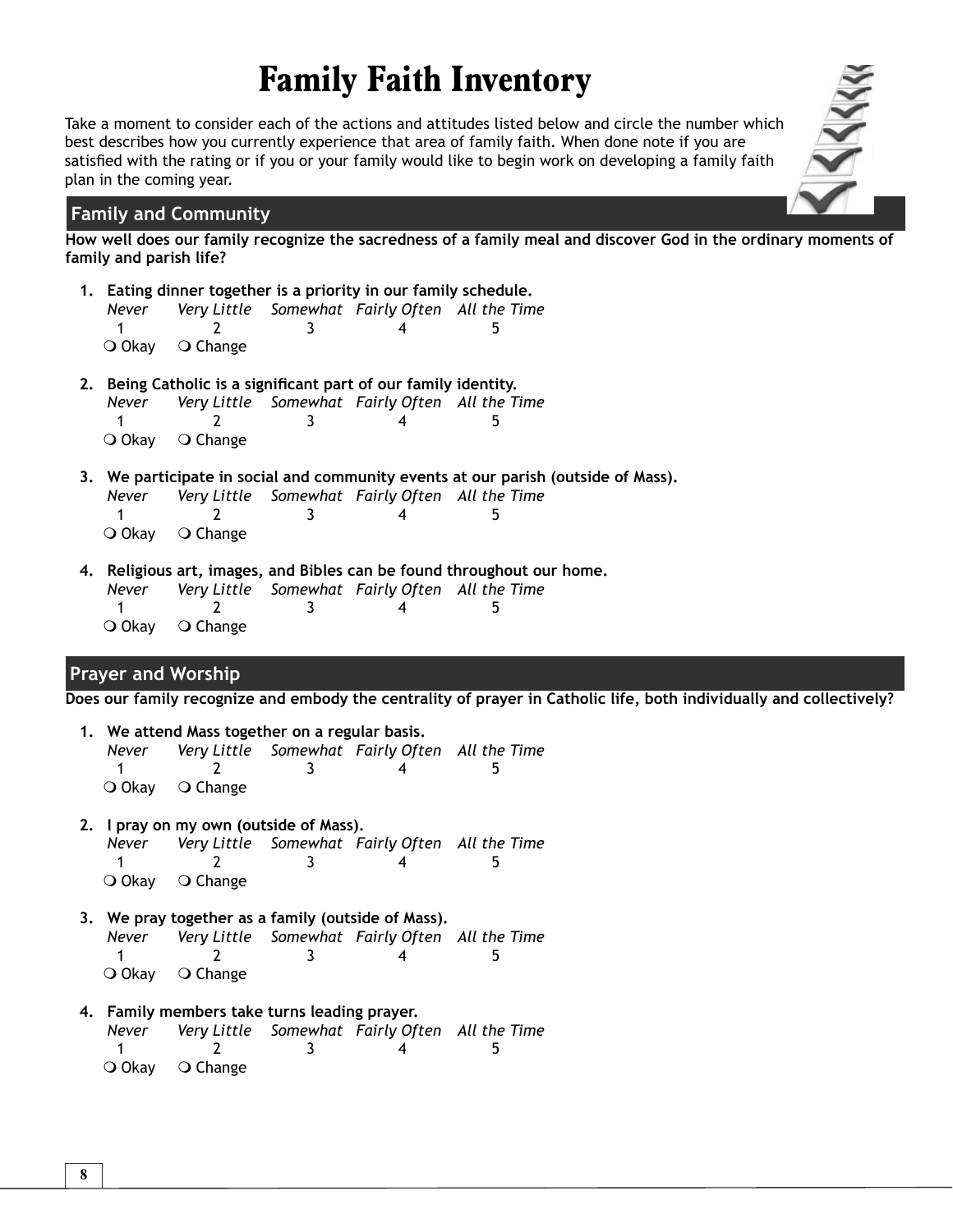| 5. We celebrate the seasons of the liturgical year (e.g., Advent, Lent) with special prayers, actions, and rituals |  |
|--------------------------------------------------------------------------------------------------------------------|--|
| at home.                                                                                                           |  |

*Never Very Little Somewhat Fairly Often All the Time*  1 2 3 4 5 O Okay O Change

**6. Special family occasions are marked with blessings and/or prayers.** *Never Very Little Somewhat Fairly Often All the Time*  1 2 3 4 5 O Okay O Change

### **Formation**

**How important is learning and growing in the faith to our individual and family life?**

- **Justice and Service 1. I read Scripture on my own.** *Never Very Little Somewhat Fairly Often All the Time*  1 2 3 4 5 O Okay O Change **2. We read Scripture as a family.** *Never Very Little Somewhat Fairly Often All the Time*  1 2 3 4 5 O Okay O Change **3. We put a high value on learning more about our Catholic faith.** *Never Very Little Somewhat Fairly Often All the Time*  1 2 3 4 5 O Okay O Change **4. I participate in faith formation opportunities (e.g., classes, spiritual reading, and spiritual direction).** *Never Very Little Somewhat Fairly Often All the Time*  1 2 3 4 5 O Okay O Change **5. [PARENT ONLY] I make sure my children/teens participate in faith formation opportunities (e.g., youth ministry, religious education, retreats, mission trips, etc.).** *Never Very Little Somewhat Fairly Often All the Time*  1 2 3 4 5 O Okay O Change **As individuals and as a family do we seek opportunities to perform works of mercy in our neighborhood, church, or other organizations?**
- **1. We discuss current events in light of the values and beliefs of the Catholic faith.** *Never Very Little Somewhat Fairly Often All the Time*  1 2 3 4 5

O Okay O Change

- **2. [PARENT ONLY] I model discipleship (following Jesus) for my children and/or teens.**
	- Never Very Little Somewhat Fairly Often All the Time *1 2 3 4 5* O Okay O Change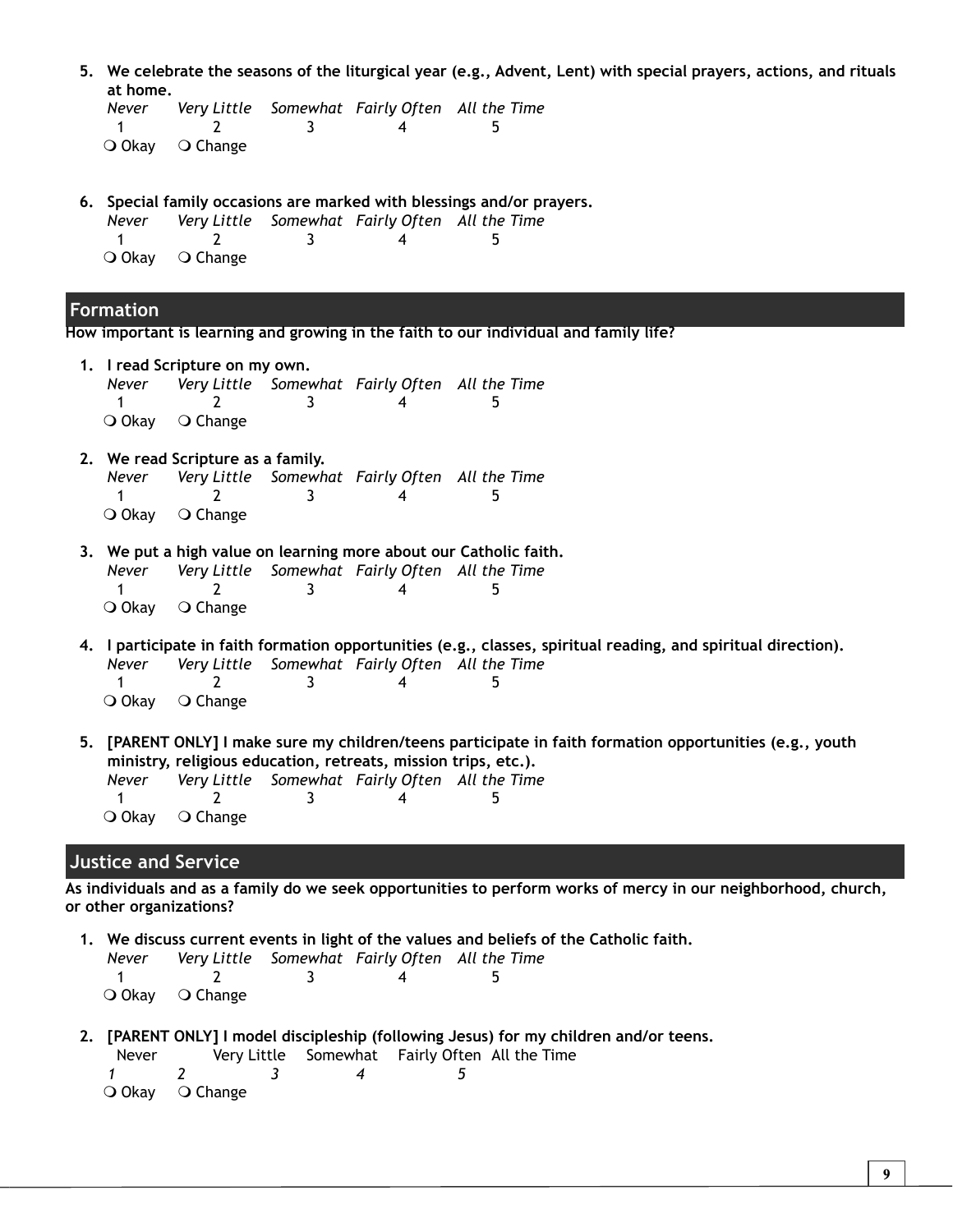- **3. In our family, we talk about morality, and how to judge between right and wrong.** *Never Very Little Somewhat Fairly Often All the Time*  1 2 3 4 5 O Okay O Change
- **4. I am involved in regular justice and service in the parish and/or wider community.**  *Never Very Little Somewhat Fairly Often All the Time*  1 2 3 4 5
	- O Okay O Change
- **5. [PARENT ONLY] We expect family members to be involved in parish ministry or service in addition to Mass and religious education (lector, usher, catechist, choir, vacation Bible school, etc).**

|                                           |  | Never Very Little Somewhat Fairly Often All the Time |
|-------------------------------------------|--|------------------------------------------------------|
|                                           |  |                                                      |
| $\overline{O}$ Okay $\overline{O}$ Change |  |                                                      |

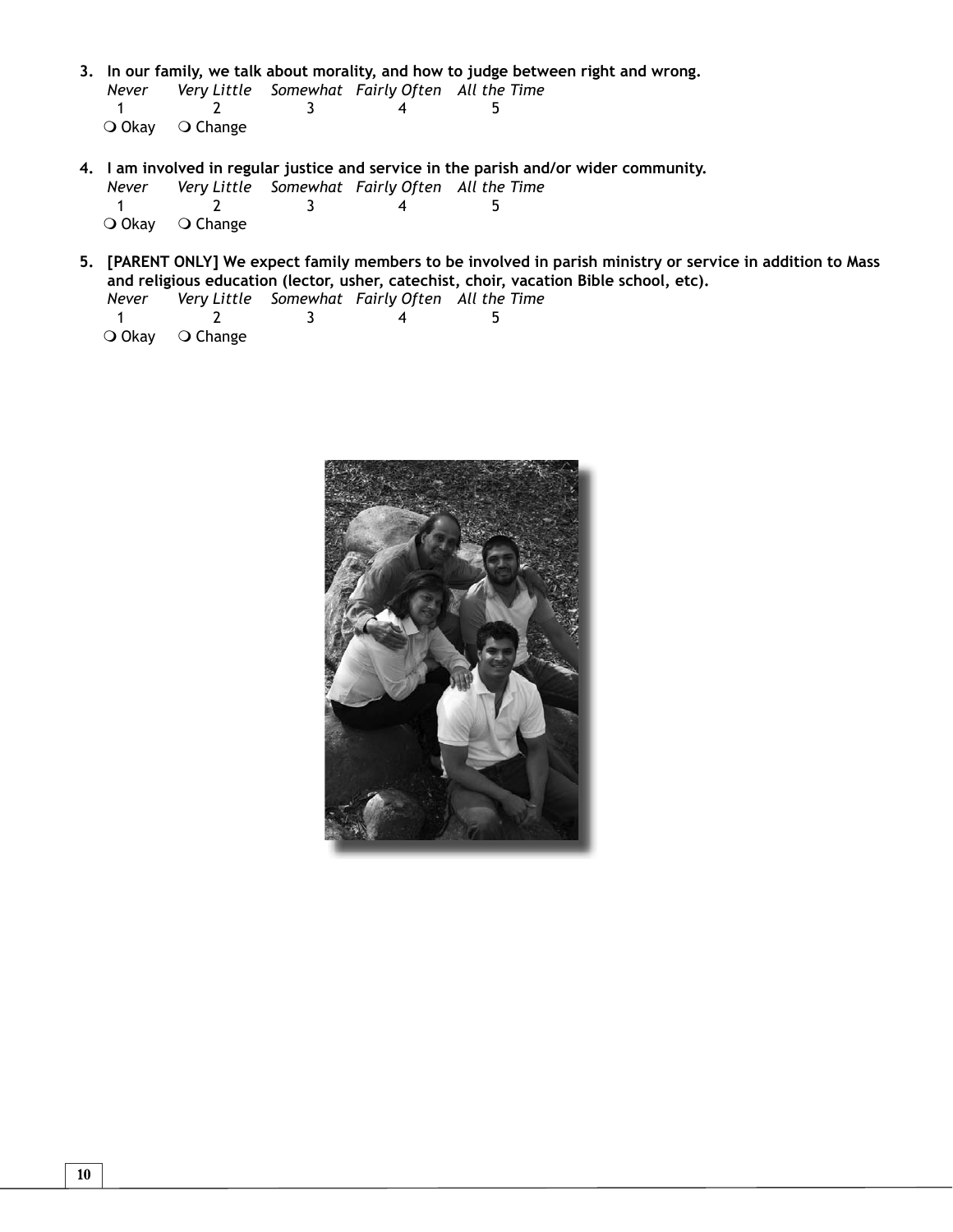### **Developing a Family Faith Plan**

After each adult has completed their Family Faith Inventory, use this worksheet to indicate what next steps you wish to take in the coming year both as an individual and as a family. To assist with this process, review the many suggestions found in the article, "Suggestions for Living Faith as a Family" which follows this worksheet. Be sure the entire family is present and able to talk through sections C and D before signing the Covenant at the bottom.

**A. Using the four inventory faith themes and your ratings for the statements under each, indicate the general level of satisfaction for each in terms of its faith life.**

|                             | Not at all | Somewhat | Verv |
|-----------------------------|------------|----------|------|
| <b>Family and Community</b> |            |          |      |
| Prayer and Worship          |            |          |      |
| Formation                   |            |          |      |
| Justice and Service         |            |          |      |

B. Individually reflect on each of your own inventory ratings and decide on two things you will do on your own to **grow in faith in the coming year.**

| 1. | Start Date:        |
|----|--------------------|
| 2. | <b>Start Date:</b> |

**C. Share your inventory ratings with other family members and decide together on two things you will do as a family to further grow in faith in the coming year.**

| 1. | <b>Start Date:</b> |
|----|--------------------|
| 2. | <b>Start Date:</b> |

- **D. Consider your responses to the above questions and list any support, resources, or help you will need from your parish community to achieve your goals to grow in faith either individually or as a family.** 
	- 1.
	- 2.

### *Family Covenant*

The **The steps in the steps of the steps outlined above in order to grow in**  $\mathbf{f}$ 

**our Catholic faith in the coming year. Signed by all family members:**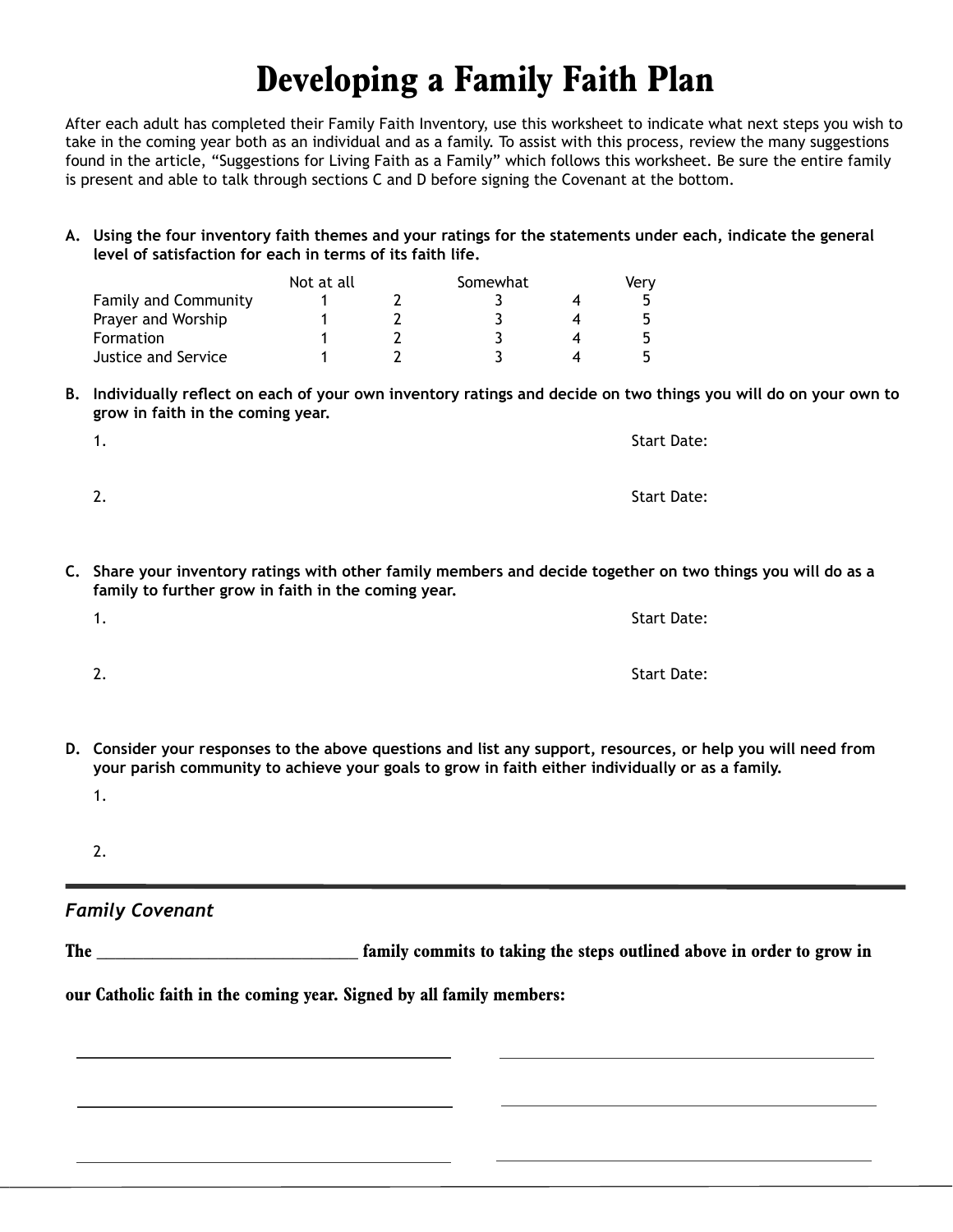### **Suggestions for Living Faith as a Family**

### **Includes contributions by Greg "Dobie" and Lisa Moser, Cleveland, and Michael Theisen, Rochester, New York**

Learning how to love and rear children and teens as people of faith and followers of Jesus is a challenging and lifelong task. Recognizing that another's life is always a gift and never a possession, we are challenged to raise our children in God's image, not our own. As you reflect on how your family may grow stronger in the specific areas highlighted in the Family Faith Inventory, consider some of the following suggestions. Remember too, that you are not alone. Your parish pastor, director of religious education, and youth ministry leader are able supports and have many resources available for your family's continued journey in faith.

### **Family and Community**

Recognize the sacredness of a family meal and learn to discover God in the ordinary events of car pools, purchasing groceries, and helping with homework, how God is present and operative. We are swimming in a sea of God's grace, so seek ways to celebrate and embrace the gifts of life and the grace found in the present moment of family and parish life as well as the life of the larger community.

- **Make Meal Time Sacred**—Establish days of the week that are set aside as "family meal nights" and ask everyone commit to working their schedules around these sacred times. Use these meals to pray together and share joys, hopes, disappointments, and sorrows. Help bring to life the connection between your home table with the Lord's Table by celebrating the Eucharist together weekly.
- **Share Your Cross Moments**—"Cross moments" are a simple and meaningful way to focus on significant experiences during family meal nights or other family gatherings. Invite each person to share a time in the recent past (day, week, month) that their lives intersected or crossed with God. In other words, where did they see evidence of the presence of God in their life or in the world recently?
- **Choose Wisely**—The top two memories of your children and teens will include how much love was in your home and how much time you spent together as a family. When contemplating schedule or activity additions or changes, ask yourself, "Will doing this activity or turning on this screen strengthen or weaken our family life?"
- **Fill Your Home with Faith Images** Go shopping at a religious store and invite each person to select an item of faith they would like to see displayed at home. Also, be sure you have family and youth-friendly Bibles at home and in each person's



bedroom (for a list of recommended Bibles, visit the Strong Catholic Family website referenced in this booklet).

• **Model God's Love and Forgiveness**—Marital love is reciprocal, parental love is intergenerational: love is passed on and modeled for successive generations. In our homes, our love for one another should mirror

God's love for all people and all ages, races, and cultures. Be sure that moments of family forgiveness and reconciliation are made visible to the family. Do not "hide" apologies, let the family members who



witness family conflict, know that the conflict has been worked out. Commit to participating in the sacrament of reconciliation as a family; especially during Lent.

• **Connect with Other Parents**—Seek out other adults and parents who share your commitment to Catholic parenting. Learn from their stories, strategies, and life lessons. Ask your parish to begin convening a Strong Catholic Family group (live or online) where parents can come together on a regular basis to share, pray, and support one another along this shared journey.

#### **Prayer and Worship**

Family prayer and worship are central to building a strong Catholic family. Keep in mind that the goal of individual, family, or communal prayer and faith sharing is to make the "God connection." When we share faith with others, we are trying to answer the questions: "Where is God in all of this?" and "What is God saying to me today?"

- Pray on Your Own-It is very difficult to pray out loud, even with family members, if you do not take time to develop your own prayer life. Take a few minutes during the day or evening to turn off all outside "voices" and to turn on your connection with God. Find a quiet, uninterrupted space and read Scripture, and share with God your concerns, hopes, and fears. Allow yourself to be silent and open to God's reply. If it is helpful, use a journal to write out your reflection during your prayer time.
- **Pray Together**—Think of all the sacred family moments in which prayer can be integrated: birthdays, anniversaries, crises, trips, church and civic holidays, car wrecks, achievements, proms, engagements, Confirmation, and other occasions large and small. Use traditional prayers such as the rosary or Our Father or the printed prayers and other ideas found in this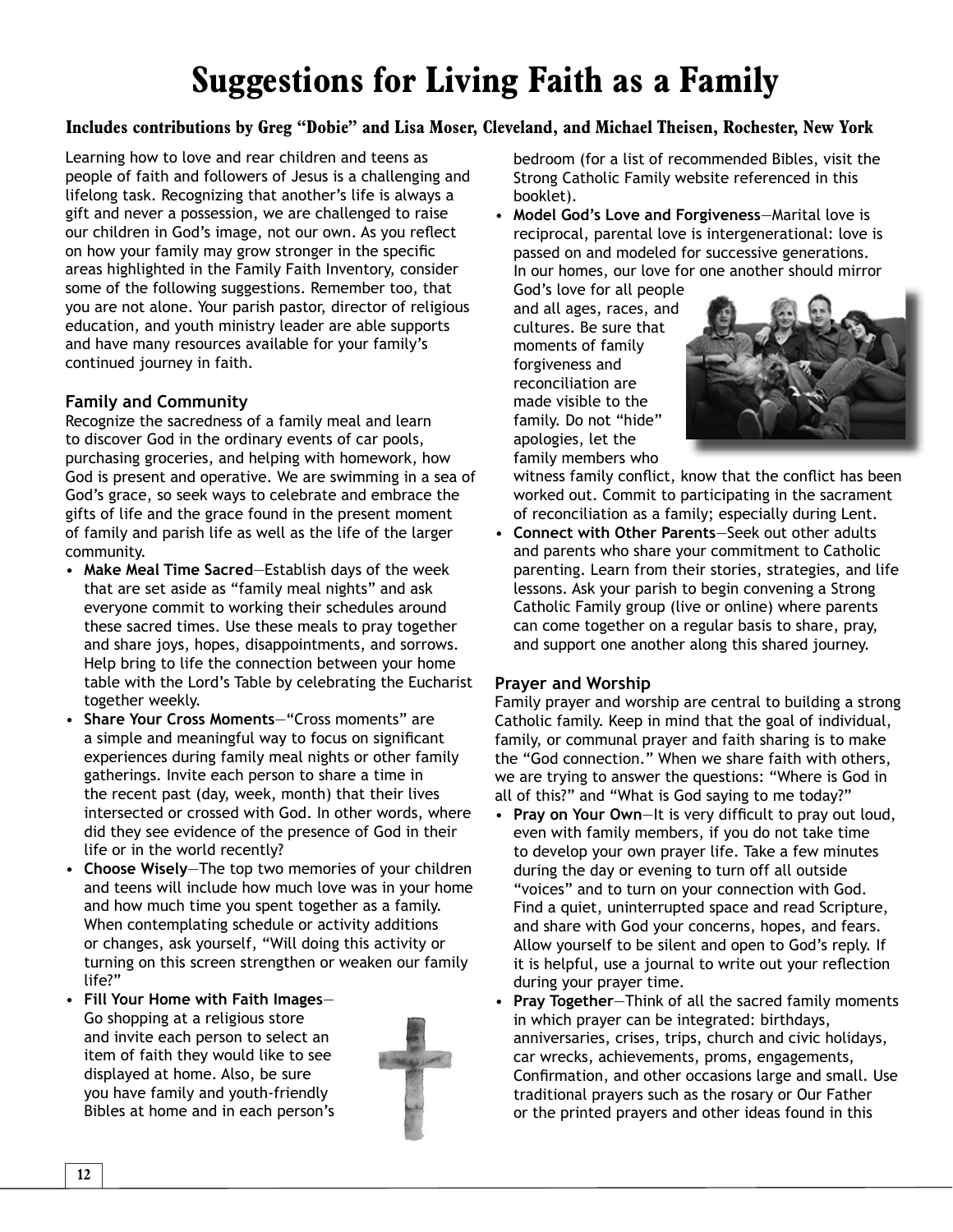booklet and invite different family members to lead them.

- M**irror the Liturgical Seasons**—In your home, display the colors and symbols of each Liturgical season. Advent wreaths and candles, crèches, ashes, palms, Lenten calendars, Easter egg trees and the like, connect the life and seasons of the church with daily family life.
- **Ritualize Family Prayer**—On a regular basis make the sign of the cross on each member's forehead while saying *May God bless you and be with you.* Do this as a nightly ritual before bedtime and a morning ritual before leaving the home or going on a trip.



• **Be Creative with Family Prayer**—

To engage the minds of young and old alike, use objects or images to help family members connect life with faith. Here are just a few ideas for sharing faith using objects and images:

- ¹ *Pocket Prayers*—Invite everyone to reach into their pocket or purse and place one object on the middle of the table. Then invite each person to think about their relationship with God right now and pick the one object that best describes it. Go around the room (youngest to oldest) and have each person share their reflection.
- ¹ *Paper Prayers*—Distribute sections of a newspaper (or various papers) to each person in the family and give them time to find a headline or advertisement that best describes their life right now. After each person shares their reflection, conclude with shared prayer, asking God to be present with each one in his/her journey of life and faith.
- ¹ *Nature Prayers*—Invite each person to bring in an object from outside that best describes their family at the moment. Invite each to share (youngest to oldest) and conclude by joining hands and saying the Our Father followed by a Gesture of Peace.
- ¹ *Picture Prayers*—Using an old photographic album or pictures hanging in the home, invite each person to think of the one image that best reflects their faith right now (or that defines Family or Home or Life right now). Invite each to share and conclude with each person offering a prayer intention.
- ¹ *Cupboard Prayers*—Invite each person to select a food item that is in the home (cupboard or refrigerator) that best symbolizes the past week for

them. Invite each to share (youngest to oldest) and conclude with spontaneous or traditional prayer.



- ¹ *Pray Before Meals When You Eat Out*—When you eat out as a family, take the time to pause, make the sign of the cross and offer a prayer for the meal you are about to eat. This is a public testimony to your family's faith and speaks volumes to your family about living your Catholic faith.
- ¹ *Sieze the Seasons*—Use the liturgical seasons of Advent and Lent as times to grow deeper in faith and to begin a family faith practice such as Lectio Divina (outlined in the "Formation" section) or praying the rosary. Perform acts of service and sacrifice together as a family and support one another in these efforts so they can be maintained after the season concludes.
- ↑ Pray the Music–Young people find great meaning in their music. Invite your children and teens to play a song that has particular meaning for them and that speaks a message of faith and to share why. This can also be done with films.

### **Formation**

Our church documents are clear that parents are the primary catechists or teachers of faith for their children. Seek ways to pass on a living and active faith to your children and teens and to partner with the parish (and Catholic school if applicable) in supporting a lifelong journey of faith that is modeled throughout all generations within the family.

- **Expect to Pass on the Faith**—Evangelization means to share the good news of our faith with others. In order to meet this expectation we must first name and claim the faith for ourselves. No one ever graduates from "faith formation," it is a lifelong journey. Therefore, be sure that each family member is growing in their own faith. Parents who participate in adult Bible studies, retreats, adult formation programs or serve as catechists and sponsors cannot help but pass along this updated and re-energized faith to other friends and family members.
- **Support Retreats and Youth Ministry Efforts**—Expect that your teens will participate regularly in parish youth ministry and faith formation activities, especially retreats and mission trips which are known to bear great fruit in the faith growth of young people. Support these and other efforts often with your time, your prayers and perhaps, with your gifts of leadership.
- **Family Storytelling**—It was no accident that Jesus used stories to communicate great truths and deep wisdom. Great wisdom, values, and meaning can often be brought to life through our family stories. Recall a few significant family events and stories (or watch old videos of these special moments) and ask family members to reflect on what these have taught each of them about God's love, God's forgiveness, and the meaning of suffering and grace.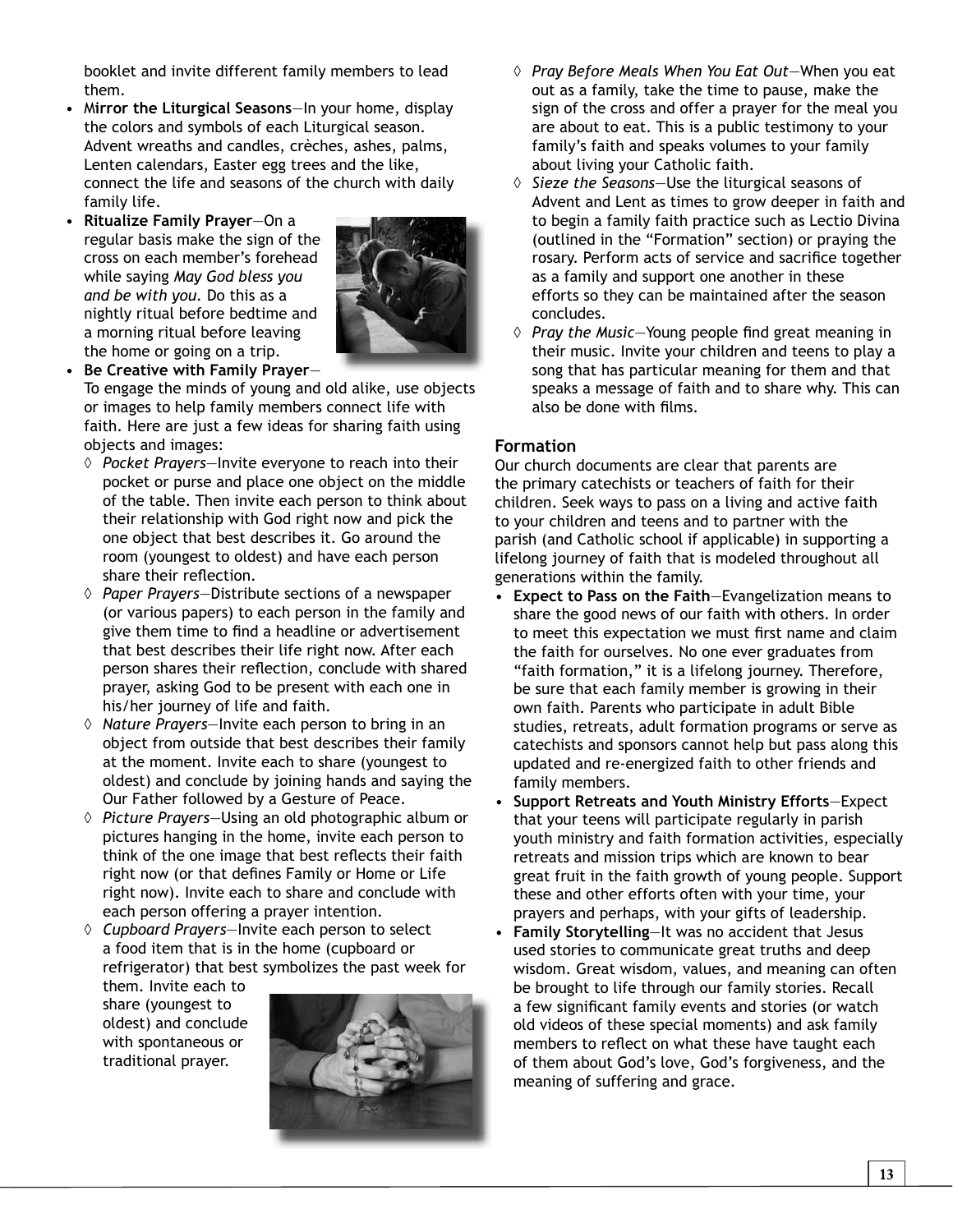• **Reading and Praying with Scripture at Home**—To prayerfully read and share Scripture together as a family, use a simple three step adaptation of an ancient monastic prayer form called Lectio Divina (divine reading) that involves reading a short Scripture

reading three times (preferably a section from one of the upcoming Sunday readings). It is suggested that every family member have a Bible (that is age appropriate) that uses the same Catholic translation



such as the New American Bible (NAB) which is used at Mass or the New Revised Standard Version (NRSV). The three-step movement is as follows:

- $\diamond$  Proclaim the reading and then pause. After a moment of silent reflection, invite each person to share one word that speaks to them (no other sharing at this time).
- $\Diamond$  Proclaim the reading a second time and then pause. After a moment of silent reflection, invite each person to share one phrase that speaks to them (no other sharing at this time). The phrase does not need to include the word from the first step.
- $\Diamond$  Proclaim the reading a third time and then pause. After a moment of silent reflection, invite each person to share what God is saying to them through this reading. You may choose to end with a spontaneous prayer, shared family prayer, individual prayer intentions or a Hail Mary, Glory Be, or Our Father.

### **Justice and Service**

There are many needs both within the parish as well as the larger community and our faith demands that we feed the hungry, shelter and clothe the homeless,

visit the sick and imprisoned, and care for the marginalized. Seek opportunities to perform these works of mercy both individually and as a family in your neighborhood, church, or other organization.



These acts of self-giving show living faith in action and are an essential element of discipleship.

• **Minister Together**—Expect that each person in the family will be involved in some ministry at the parish, with the higher goal of serving together with another family member. Perhaps mother and daughter can serve as lectors, or father and son can serve as a catechists

and aids, or the whole family can serve as hospitality ministers on a regular basis. Reflect on the gifts each member has and help them discern the best place to use those gifts for the life and mission of the parish community.

- **Reach Beyond the Parish to Serve**—Seek ways to participate together as a family in community service, perhaps working together at a homeless shelter, spending a Saturday morning doing Meals on Wheels, or "adopting" a family in need around each of the holidays.
- **Embrace Suffering, Loss and Death**—Just as Jesus experienced life, death, and resurrection, so too do parents and children. When we deny pain, struggle, disappointment, and loss it deprives our children and teens of essential lessons about love, suffering, and the meanings of life and death. Visit the grave of a family member or attend a funeral together as a family and allow these moments to provoke

a conversation about life, death, resurrection and eternal life: the very basis for our Catholic faith.

- **Teach the Difference between Wants and Needs**—Be wary of giving many material things to your children. It can kill initiative and create expectations that lead to selfishness. Work together as a family to discern whether something is a "want" or a "need" and what difference obtaining it will make both individually and in the life of the family. Before an item is obtained or bought, have family members look through the home for what can be given back or traded in (i.e.: donated) to keep material items to a minimum.
- **Use a Catholic Lens in Your Family Discussions**—When discussing current events and tough decisions, be mindful to incorporate the perspective of our Catholic faith and values in the discussion. To treat others as we wish to be treated, to forgive generously, to uphold the sanctity of all life from womb to tomb, to note the special care we are called to show for the poor, marginalized and the oppressed, and to treat all of our brothers and sisters around the world with respect and dignity are important lenses to use and name when we hold family discussions or enter into family problem solving.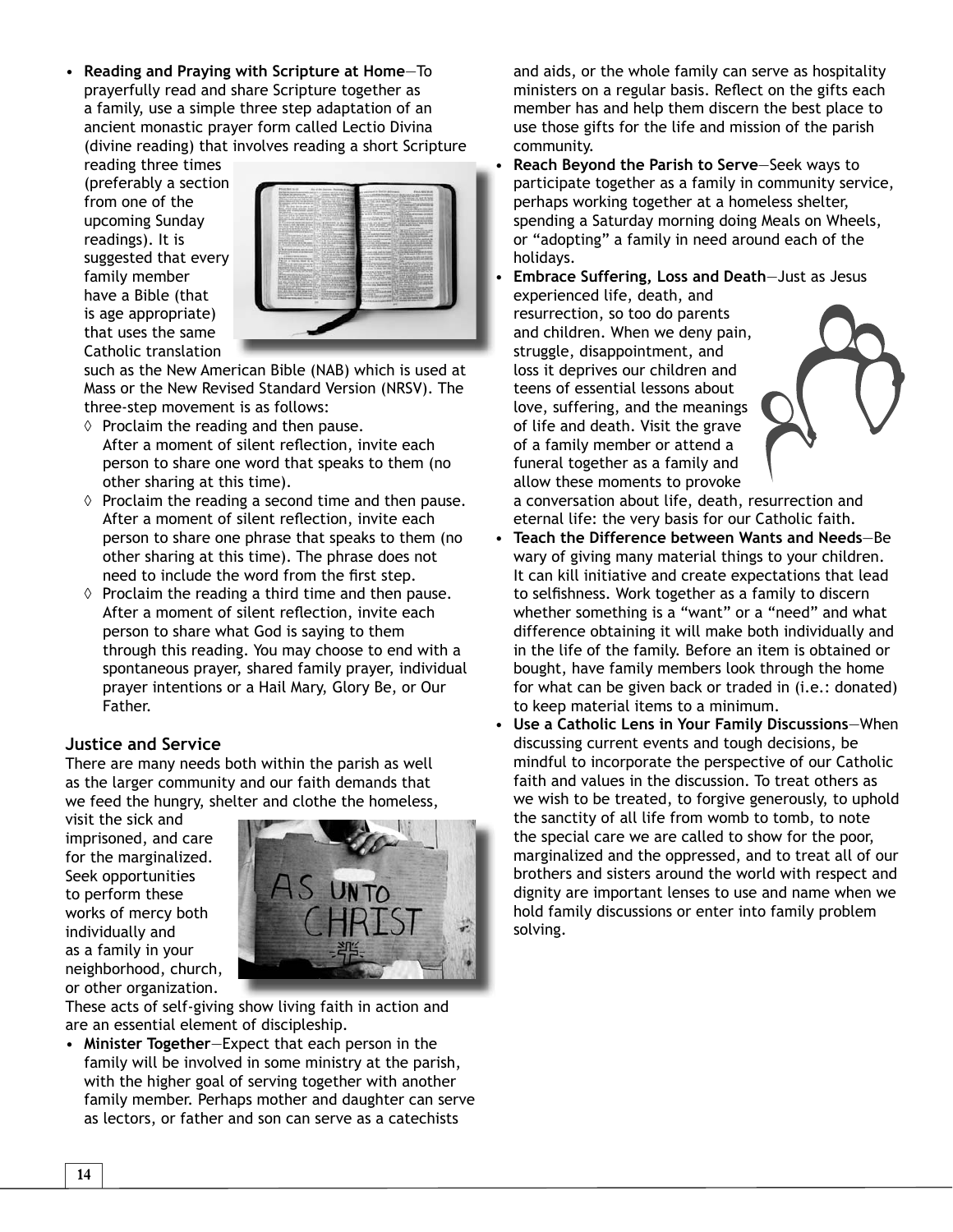### **Family Faith Prayers**

### A Prayer for Parents

God of All Creation, your breath gave life to all humanity. Breathe into us your love and guidance, so that we may parent with wisdom and compassion. Gift us with your strength and courage so we may proclaim your presence through our words and actions. Enlighten us with words of truth and comfort as they are needed and bring us patience and humility as we lead our family along this journey. Help us pass onto our children a faith that matters, with you as the center and foundation for our family. We ask this through Christ, our Lord. Amen.

### A Prayer for Children and Teens

God of Youth, your hope and promise abound in and through the young church. Bless and hold our children close. Give them eyes that see your presence each day, ears that hear your words of everlasting life, lips that speak your truth, and hands that reach out to all in need. May each step they take lead them closer to knowing you more deeply. We ask this through Christ, our Lord. Amen.

### A Prayer for the Family

Lord of Life,

 bless and sustain our family. Hold us close, keep us connected and protect us from all evil. Gift us with love and patience for one another. Help us reconcile that which divides us and celebrate all that unites us as one family,

 where you live and reign now and forever. We ask this through Christ, our Lord. Amen.